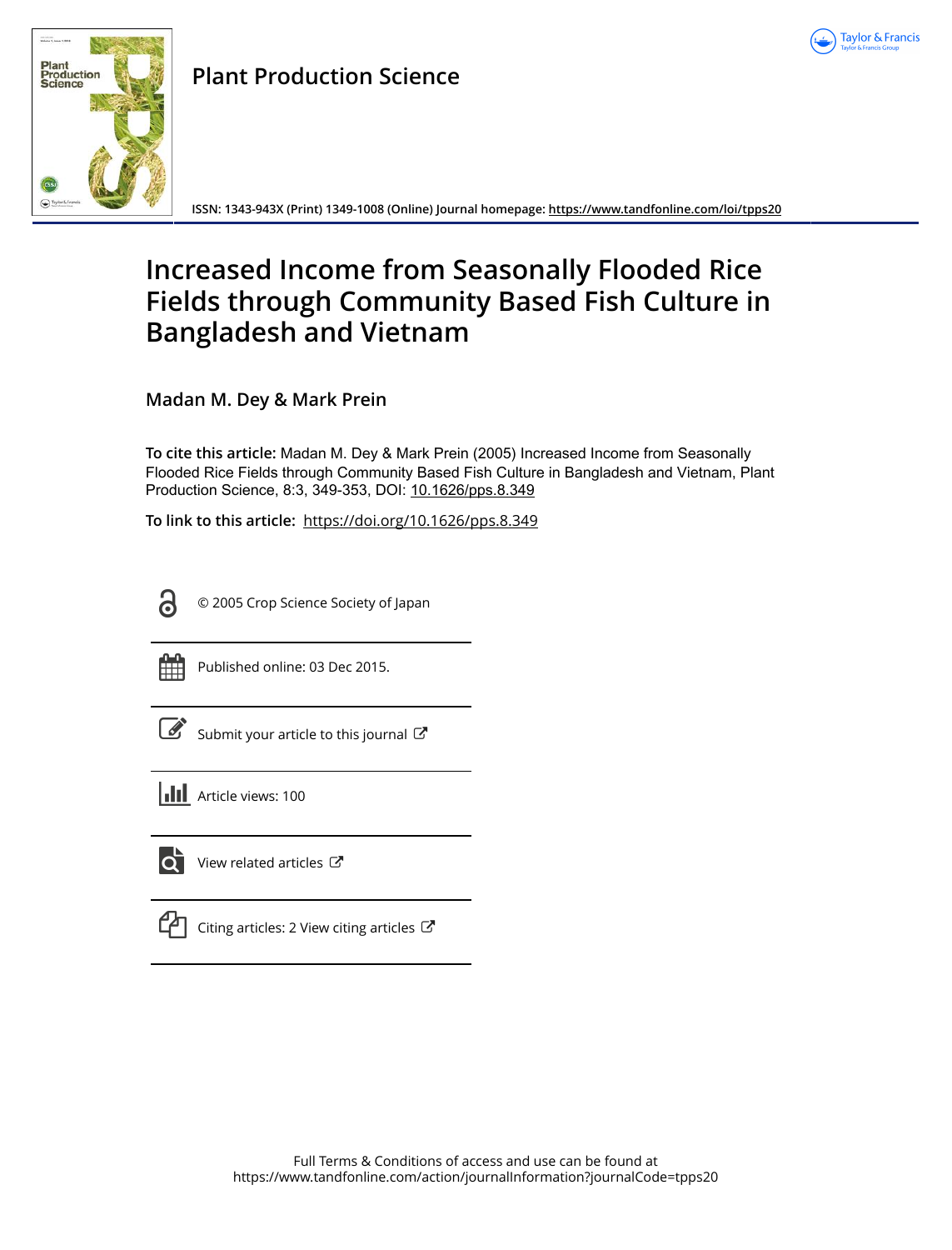## **Increased Income from Seasonally Flooded Rice Fields through Community Based Fish Culture in Bangladesh and Vietnam**

## **Madan M. Dey and Mark Prein**

*(The WorldFish Center, GPO Box 500, 10670 Penang, Malaysia, www.worldfi shcenter.org Email: m.dey@cgiar.org)*

Abstract : In extensive river floodplains and deltaic lowlands, floods lasting several months render the land unavailable for crop (often rice) production during the rainy season. Aside from crop production during the flood-free dry season, the land area can be utilized for fish production during the flood season. This can be done by enclosing parts of these floodwater areas to produce a crop of stocked fish aside from the naturally occurring 'wild' species. The WorldFish Center and its national partners recently tested (1) concurrent rice-fish culture in the shallower flooded areas and (2) alternating rice and fish culture in the deep-flooded areas of Bangladesh and Vietnam through a community-based management system. This paper presents the key results of this work, focusing on the economics of existing land use patters and the impact of community based fish culture on rice yields and income. Rice production was maintained, or even enhanced. Fish production was increased beyond the wild catch by about 600 kg/ha/year in shallow-flooded areas and up to  $1.5 \frac{t}{h}$ /year in deep-flooded areas, without reduction in wild fish catch. For the overall system on an annual basis, an additional income ranging from US\$ 135 per hectare in southern Vietnam to US\$ 437 per hectare in Bangladesh was achieved, which is an increase of 20 to 85 percent over the profitability of the previous systems involving cropping and fish capture. The results indicate that community-based fish culture in rice fields is technically feasible, economically profitable, environmentally non-destructive, and socially acceptable.

**Key words** : Community-based management, Floodplain agriculture, Rice-fish culture.

In recent decades, agricultural land use patterns in the flood-prone ecosystems in Asia have considerably changed (Catling 1992). The flood-prone areas are seasonally flooded during the monsoon and remain submerged from four to six months. Traditionally, farmers grew deepwater rice and captured fish during the flood season and subsequently cultivated a wide range of crops such as pulses, oil-seeds, and vegetables during the post-flood dry season. Today, a range of practices during the flood phase exist, depending on local conditions, from growing deepwater rice or tallgrowing rice varieties to complete fallow. Opportunities for further increased agricultural production in the flood-prone ecosystem is the concurrent integration of fish culture with rice farming, or the culture of fish in these seasonal waters, without concurrent rice.

Land ownership is fixed according to tenure arrangements during the dry season. However, during wet season floods, individual land holdings are not visible and waters are community property granting all members access to fish in all areas of the community. Consequently, it is essential that the rice-fish culture activity in the flood-prone ecosystem is undertaken by the rural community under a group approach. The group should include the landless who have traditionally accessed the flooded areas for fishing, but would lose this key resource if they were denied access because the areas are stocked with fish.

established in flood-prone areas: (i) concurrent culture of deepwater rice (with submergence tolerance) with stocked fish during the flood season followed by dry season rice in shallow-flooded areas; (ii) concurrent culture of deepwater rice (with elongation ability) with stocked fish during the flood season, followed by dry season non-rice crops in deep flooded areas; and (iii) alternating culture of dry season rice followed by stocked fish only during the flood season (that is, without rice) in the enclosed area (for example, in a fish pen) in deep flooded areas.

The WorldFish Center and its national partners tested the concurrent rice-fish culture in the shallower flooded areas and the alternating rice and fish culture in the deep flooded areas of Bangladesh and Vietnam through a community based management system over three years  $(1998-2000)$ . Under this approach, fish is cultured communally during the flood season while the same land is cultivated with rice during the dry season by individual farmers in their separately owned plots. This contribution presents the key results of this work, focusing on the economics of existing land use patters and the impact of community based fish culture on rice yields and income. Further details of the project results are available in Dey and Prein (2003, 2004), Dey et al. (2005), and Prein and Dey (2001).

## **Materials and Methods**

Three types of rice-fish culture systems can be

The action research activities were implemented over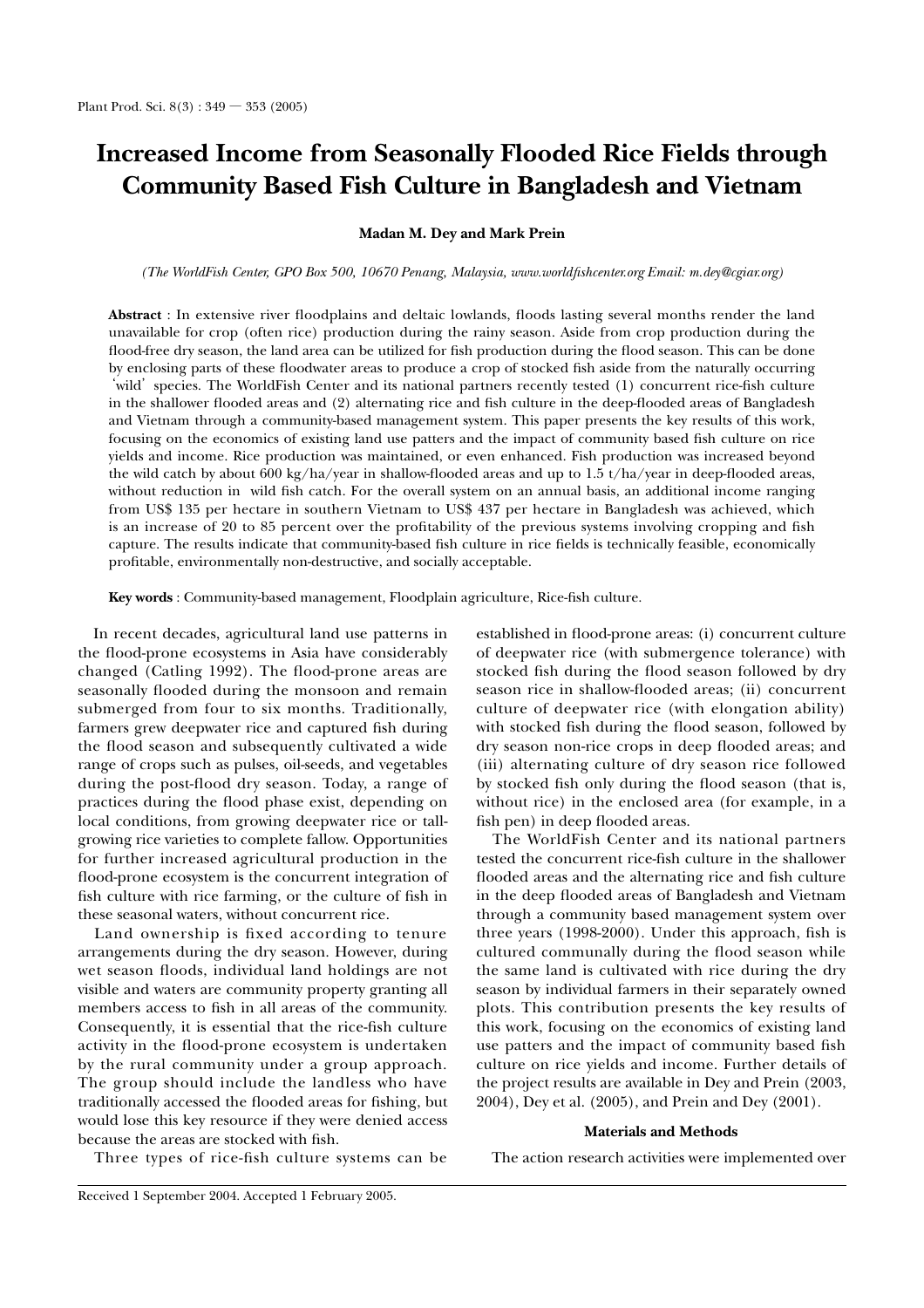|                                              |           |                                  |                                                                          | Vietnam            |                     |                               |        |           |                               |          |
|----------------------------------------------|-----------|----------------------------------|--------------------------------------------------------------------------|--------------------|---------------------|-------------------------------|--------|-----------|-------------------------------|----------|
|                                              |           | Shallow and medium flooded areas |                                                                          | Deep flooded areas |                     |                               |        | Red River | Mekong                        |          |
|                                              |           |                                  | Kuripara Sadhukhali Maizpara Average Konapara Uzanishar Urshiura Average |                    |                     |                               | Delta  | Delta     |                               |          |
| Land use patterns TDW Rice TDW Rice TDW Rice | MV Rice - | MV Rice -                        | MV Rice -                                                                |                    | MV Rice -<br>Fallow | MV Rice - MV Rice -<br>Fallow | Fallow |           | MV Rice-<br>L/MV Rice MV Rice | MV Rice- |
| Gross Return<br>$(US\frac{4}{3} / ha/yr)$    | 892       | 949                              | 846                                                                      | 896                | 874                 | 1021                          | 1078   | 991       | 1386                          | 1107     |
| Total Cost<br>$(US\frac{6}{3} / ha/yr)$      | 385       | 325                              | 299                                                                      | 336                | 407                 | 604                           | 663    | 558       | 498                           | 459      |
| Net Return                                   |           |                                  |                                                                          |                    |                     |                               |        |           |                               |          |

Table 1. Economics of existing land use patters in flood prone areas of Bangladesh and Vietnam,  $1998$  to  $2000^2$ .

MV= modern variety; L= Local Variety, TDW= Transplanted deepwater; <sup>a</sup> 2000 for Bangladesh, 1998-2000 for red river delta (Vietnam) and 1999 for Mekong delta (Vietnam)

(US\$/ha/yr) 508 624 547 560 467 417 415 433 888 648

three years (1998 to 2000) in four areas of Bangladesh representing the floodplain ecosystems of the Ganges, Brahmaputra and Meghna rivers, and in two areas of Vietnam representing the Red river and Mekong river floodplains. These can be categorized as shallow and medium flooded (with 50 to 150 cm flooding depth) and deep flooded (150 to 250 cm flooding depth). The flooding is generally uncontrolled in Bangladesh and in the Mekong river delta of southern Vietnam, but it is controlled in the shallow/medium flooded Red river delta in northern Vietnam.

The activities followed in the project were: a) comparative analysis of existing land use patters, b) participatory design and testing of various technical options for improvements in productivity of the seasonally flooded rice fields, and c) designing and testing of viable institutional arrangements for introducing community managed enhanced fisheries into flood prone rice areas.

Site-specific technical options were tested by users, with minimum support from researchers.

Users provided labor in managing experiments and collecting simple experimental data (for example, input use level). Researchers basically acted as resource persons. Users designed institutional options (such as group formation, sharing arrangement) for testing technical options; researchers and NGO workers acted as facilitators. Users included participating farmers, nonparticipating farmers, and practicing non-farmers (termed 'landless') who used to rely on the landscape for fishing. In the first year the communities received financial support for the initial investment in fences. In subsequent years, communities re-invested a portion of their proceeds from the previous year's fish sales into the subsequent year's fish culture operation, e.g. for the purchase of fish fingerlings and the maintenance of the fence.

For each project site, a control site with similar agroecological environment was selected. A range of variables including biophysical (water quality, soil quality), agricultural (input use, crop yield, fish yield)

and socioeconomic (input and output prices, fish consumption) were monitored in both the control and project sites.

In the concurrent rice-fish system in shallow-flooded rice fields, fish culture periods ranging from 150 to 210 days were observed in Bangladesh, while 210 days were the norm in northern Vietnam, coinciding with the duration of rice cultivation. In the alternating system in deep-flooded rice fields without rice cultivation during the floods, fish cultivation periods averaged 169 days in Bangladesh, and were similar in duration in the last two trial years in the sites in the Mekong delta of southern Vietnam, averaging approximately 155 days. This system is essentially similar to large shallow fish ponds with extensive management, i.e. no fertilization, and minimal or moderate supplementary feeding towards the end of the culture period, albeit that these systems have open water exchange to the floodplains through the fences.

## **Results**

## **Existing land use patterns in seasonally flooded areas in Bangladesh and Vietnam and their economics**

The dominant farming system in the shallow and medium flooded areas in Bangladesh (e.g., in Kuripara, Sadhukhali and Maizpara areas) is HYV (high yielding variety) winter rice (known as Boro rice) during the dry season (January to June) grown under irrigation, followed by transplanted deepwater Aman (TDW) rice during the rainy season (June/July to November/ Dec). In the deep-flooded project areas in Bangladesh (e.g. in Konapara, Uzanisher and Urshiura areas), farmers usually grow single-crop irrigated HYV Boro during the dry season (January to June) and keep the land fallow during the rest of the year. In these areas, late harvest of Boro does not allow the establishment of a deepwater rice crop before the arrival of the flood  $(in May/June)$ . In the shallow flooded project areas in the Red river delta (northern Vietnam), where flooding is relatively controlled, farmers generally grow high yielding irrigated rice during the dry season, and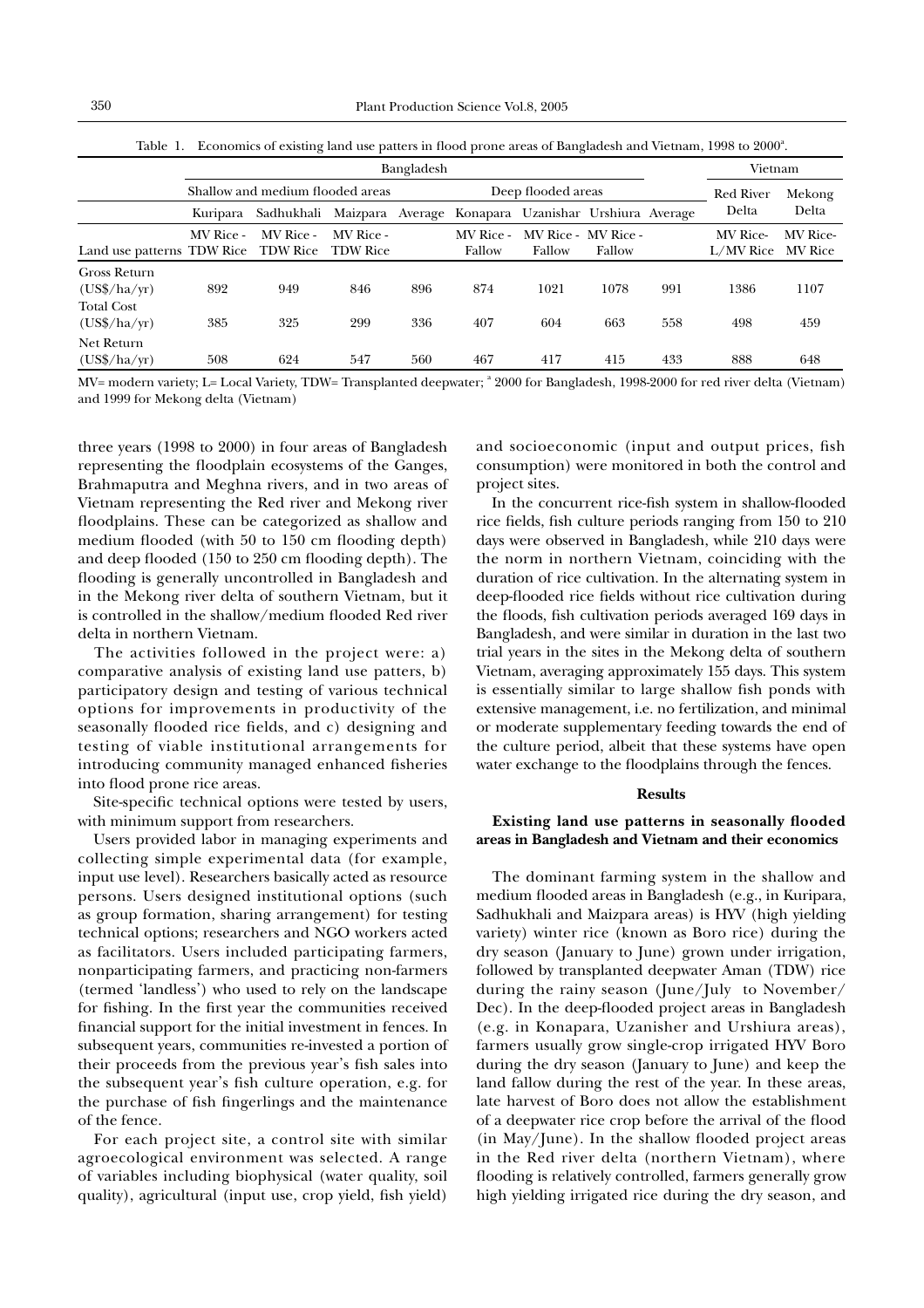|         | Bangladesh |                                                                 |      |      |             |      |      |      |                           | Vietnam         |  |
|---------|------------|-----------------------------------------------------------------|------|------|-------------|------|------|------|---------------------------|-----------------|--|
|         | Concurrent |                                                                 |      |      | Alternating |      |      |      | Concurrent Alternating    |                 |  |
|         | Kuripara   | Sadhukhali Maizpara Average Konapara Uzanishar Urshiura Average |      |      |             |      |      |      | <b>Red River</b><br>Delta | Mekong<br>Delta |  |
| Project | 5.67       | 4.35                                                            | 8.87 | 6.30 | 6.81        | 7.79 | 7.53 | 7.38 | 9.90                      | 10.12           |  |
| Control | 6.63       | 7.62                                                            | 6.79 | 7.01 | 6.90        | 6.94 | 7.79 | 7.21 | 9.70                      | 9.95            |  |

Table 2. Rice\* yields  $(t/ha/yr)$  obtained in field trials by the project and control farmers, Bangladesh and Vietnam, 1998 to 2000\*\*.

\*) In Bangladesh: two rice crops (rice in dry season and rice and fish in wet season) in concurrent system and one rice crop (in dry season) in alternating system; in Vietnam: two rice crops per year.

\*\*) 2000 for Bangladesh, 1998-2000 for red river delta (Vietnam) and 1999 for Mekong delta (Vietnam)

Table 3. Total net benefit  $(US\frac{6}{\pi})$  obtained in field trials by the project and control farmers, Bangladesh and Vietnam, 1998 to 2000\*.

| System      | Site                  |          |                  |              | Total |          |              |                            |                       |
|-------------|-----------------------|----------|------------------|--------------|-------|----------|--------------|----------------------------|-----------------------|
|             |                       | $Rice**$ | Cultured<br>fish | Wild<br>fish | Total | $Rice**$ | Wild<br>fish | Total<br>$(US\frac{4}{3})$ | increase in<br>income |
| Bangladesh  | Kuripara              | 510      | 112              | 26           | 648   | 508      | 22           | 530                        | 118                   |
| Concurrent  |                       |          |                  |              |       |          |              |                            |                       |
|             | Sadhukhali            | 632      | 191              | 29           | 852   | 624      | 37           | 661                        | 191                   |
|             | Maizpara              | 544      | 132              | 37           | 713   | 547      | 62           | 609                        | 104                   |
|             | Average               | 562      | 145              | 31           | 738   | 560      | 40           | 600                        | 138                   |
| Alternating | Konapara              | 397      | 322              | 49           | 768   | 467      | 50           | 517                        | 251                   |
|             | Uzanisher             | 544      | 446              | 153          | 1143  | 417      | 12           | 429                        | 714                   |
|             | Urshiura              | 379      | 435              | 146          | 960   | 415      | 198          | 613                        | 347                   |
|             | Average               | 440      | 401              | 116          | 957   | 433      | 87           | 520                        | 437                   |
| Vietnam     |                       |          |                  |              |       |          |              |                            |                       |
| Concurrent  | Red river<br>delta    | 1001     | 223              | 25           | 1249  | 888      | 14           | 902                        | 346                   |
| Alternating | Mekong river<br>delta | 670      | 116              | 84           | 870   | 648      | 87           | 735                        | 135                   |

\*) 2000 for Bangladesh, 1998-2000 for red river delta (Vietnam) and 1999 for Mekong delta (Vietnam).

\*\*) In Bangladesh: two rice crops (rice in dry season and rice and fish in wet season) in concurrent system and one rice crop (in dry season) in alternating system; in Vietnam: two rice crops per year.

a tall-growing local or higher yielding variety during the rainy season. In the project areas located within the Mekong delta (southern Vietnam), where rice fields are also deeply flooded in the rainy season and flooding is uncontrolled, farmers grow two irrigated crops of high-yielding rice varieties with a flood fallow period in between (August to November) (Table 1). During the baseline survey, data on input use, price of input, yield and price of output were collected on the above rice cropping seasons. Data was analyzed on the basis of individual crops grown within the period of one year and finally two crops were combined together to obtain the yearly return from rice production where two crops are grown.

The results from the survey show that net returns from rice cultivation per unit area per year are not substantially different between singled cropped and double cropped areas in Bangladesh (Table 1 ). The yield and profitability of the TDW Aman crop is not very high. However, farmers in some areas are still interested to grow TDW Aman as a subsistence crop

and for maximum utilization of their own resources. Though the gross return and yield are higher in single cropped areas, which is due to the higher yield of longer duration Boro rice cultivated in these areas, the cost of cultivation is also higher for this system as it requires more fertilizer, pesticides and irrigation water. In Vietnam, on average, farmers in the Mekong delta are obtaining less profit from rice cultivation than farmers in the Red river delta. However, since they are cultivating a relatively larger farm area, they are obtaining higher incomes from this activity.

## Benefits of community based fish culture in seasonally flooded rice fields:

#### **Rice and fish yield**

The average rice yield is about  $7 t/ha$ /year, inoth single and double cropped systems in Bangladesh and about 10 t/ha/year for two corps in Vietnam. Except in the case of concurrent rice fish culture in shallow and medium flooded rice fields in Bangladesh, the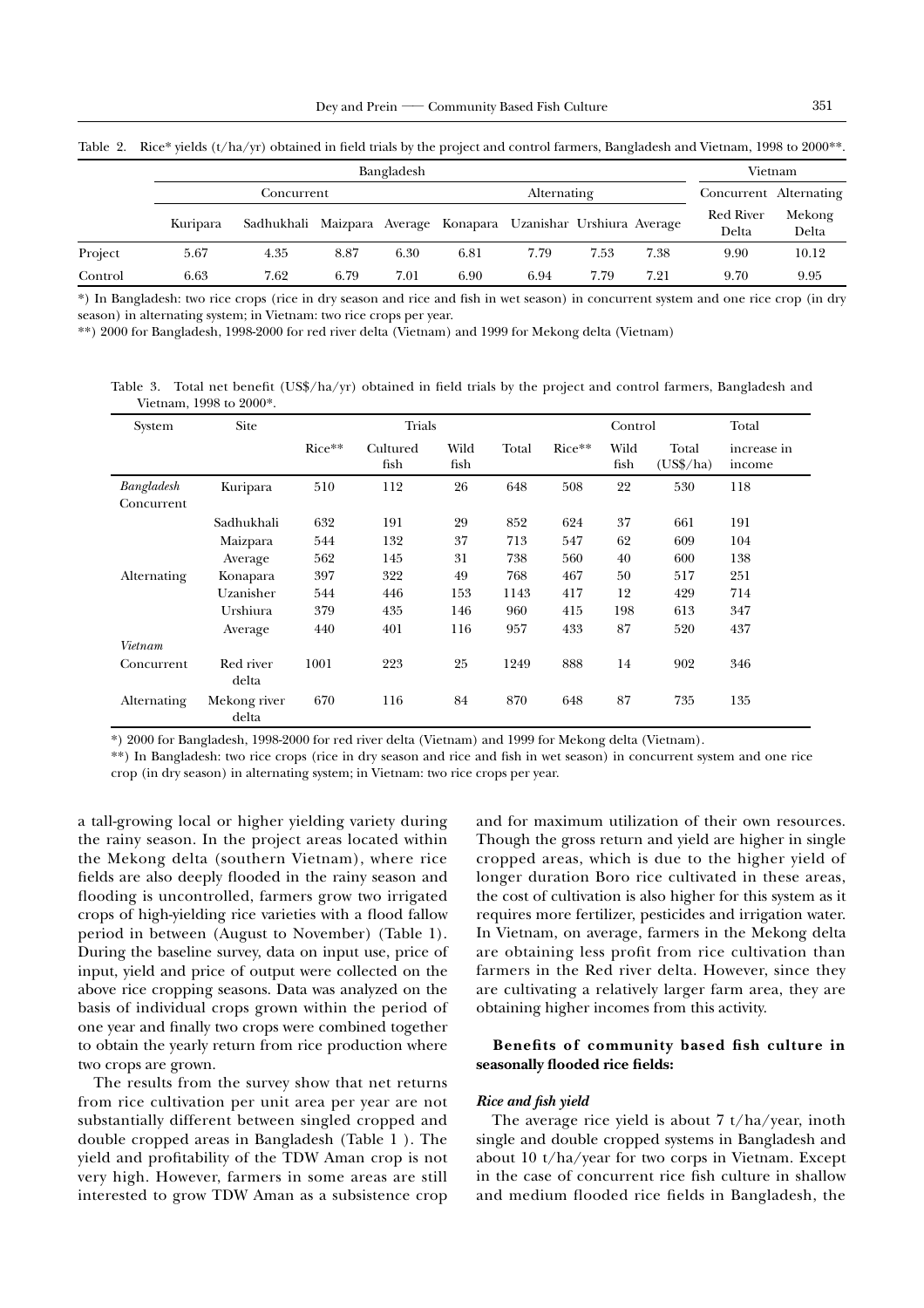rice yield did not decrease with the introduction of community based fish culture. In fact, rice production was even enhanced in most cases (Table 2). Community based fish culture can increase fish production to about  $600\text{kg/ha/year}$  in shallow flooded areas and up to  $1.5$  t/ha/year in deep flooded areas, without reduction in wild fish catch (Dey et al. 2005). The trials at the sites in Bangladesh and Vietnam led to the conclusion that the community-based approach is technically feasible, confirming earlier experiments and trials on the basis of individually managed fencedin plots (Das et al., 1990; Roy et al., 1990; Ali et al., 1993, 1998; Rothuis et al., 1998a, 1998b; Sen et al. 2003; Singh et al. 2003). However the level of success depended on the local agro-ecological situation and the prevailing socio-cultural conditions. It was generally concluded that wild fish biodiversity and abundance was not affected by the culture operation.

## *Impact on farm income*

Criteria used to assess the impact of community based fish culture in flooded rice fields on farm income are 1) net return from fish culture (i.e., enterprise profitability) and 2) additional annual net return per hectare from fish and rice (i.e., system profitability). All the costs involved in growing rice as well as fish and returns from rice and fish were recorded through periodic monitoring and converted to US Dollars using the prevailing exchange rate. Net returns were calculated as gross returns (from fish culture for enterprise profitability and from both rice and fish for system profitability) subtracting the total cost (both variable and fixed costs). The fixed costs included in the analysis are depreciation of the fence (mostly in Bangladesh and southern Vietnam) and depreciation of the construction costs of the trench and dike (mostly for concurrent system in northern Vietnam). Both family and hired labor used for crop husbandry, guarding, harvesting and post harvesting operations were included as variable costs. Therefore, net returns reported in this study represent returns to land and management, i.e. net returns were allocated between landowners (both participating and non-participating) and poor fishers/landless poor depending on the contribution of their land and management/operational responsibilities.

The results show that community based fish culture in flooded rice fields was very profitable at most sites in Bangladesh and at all sites in Vietnam (see Dey et al. 2005 for details). At a few sites in Bangladesh farmers incurred net losses due to natural calamities (storms and exceptionally high floods) and poor water quality. Overall, the profitability of the community-based fish culture approach was higher for the alternate rice-fish system practiced in deeper flooded areas of Bangladesh and for the concurrent system practiced in relatively flood controlled areas of the Red river delta. The result of the experiments in 1998 at Hien Khanh and Tan Khanh sites immediately encouraged farmers in neighboring communes of Vu Ban district to adopt the technology. From the results of the threeyear experiment on community based fish culture in seasonally flooded rice ecosystems in three different environmental situations, it can be concluded that fish culture along with rice (concurrent rice-fish culture) or during the fallow period (alternate rice-fish culture) is profitable. The main problem is to save the stocked fish during abnormally high floods.

The impact of community based fish culture in seasonally flooded rice ecosystems on annual net return was estimated by comparing the total farm system income (total net return from rice and fish production) in project sites (with fish culture) to that in control sites (without fish culture). The total farm system income in the project sites comprises net returns obtained from rice production, cultured fish production and wild fish catch, while that in control sites comprises net returns obtained from rice production and wild fish catch only.

In Bangladesh, detailed monitoring of control and project sites was undertaken in 2000. Results show that, on average, concurrent and alternate systems of community-based fish culture in seasonally flooded rice ecosystem generated an additional annual income of US\$169/ha/year and US\$506/ha/year, respectively. The increase in total net return was higher in areas where the alternate system is applied. Alternating fish and dry season rice farming is usually implemented in deep-flooded areas, which are more conducive for fish culture and produce higher fish yield. In Vietnam, fish culture in seasonally flooded rice fields generated an additional annual farm income of US\$346/ha in the Red river delta, and US\$211/ha in the Mekong river delta (Table 3).

## **Benefit to poor households**

A group approach was used with landowners, fishers of the community and landless laborers (with customary access rights for fishing in the flood season) who were encouraged to determine for themselves the management criteria and institutional arrangements which they considered suitable to their local conditions and social context. In Bangladesh, average group size was 38 persons, comprising 15 participating landowners, 8 nonparticipating landowners and 15 landless laborers.

Net returns were distributed between landowners and landless laborers/poor fishers depending on their contribution. Landless laborers received a share of net returns for their role in managing the operations (as group members). Nonparticipating landowners received a share depending on their land. Landowners participating actively in the group activities received an additional share of benefits for their role as group